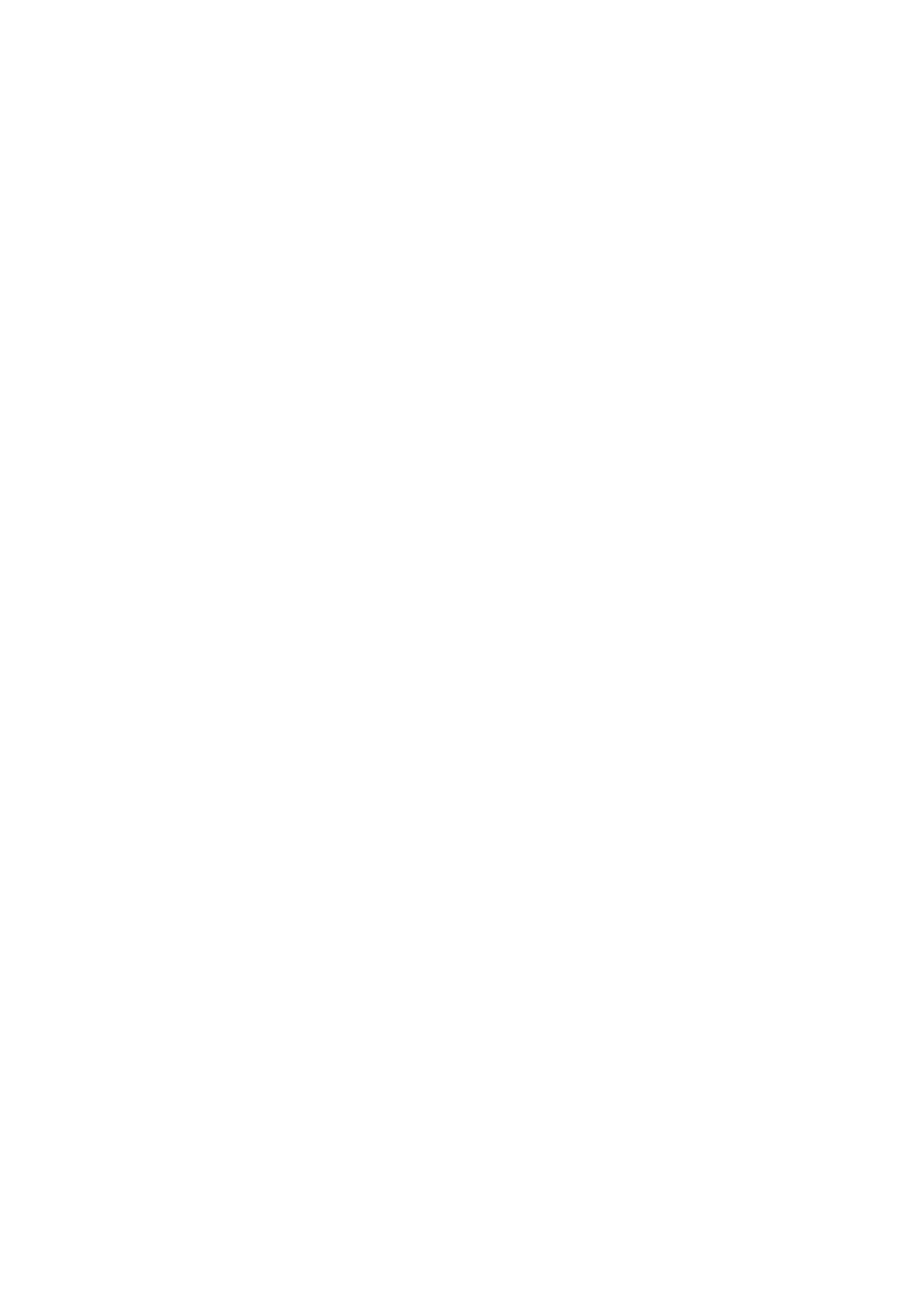**Summary Report**

# **Integrating Human Security into National Security Policies in North-West Africa**



Geneva Centre for the Democratic Control of Armed Forces (DCAF)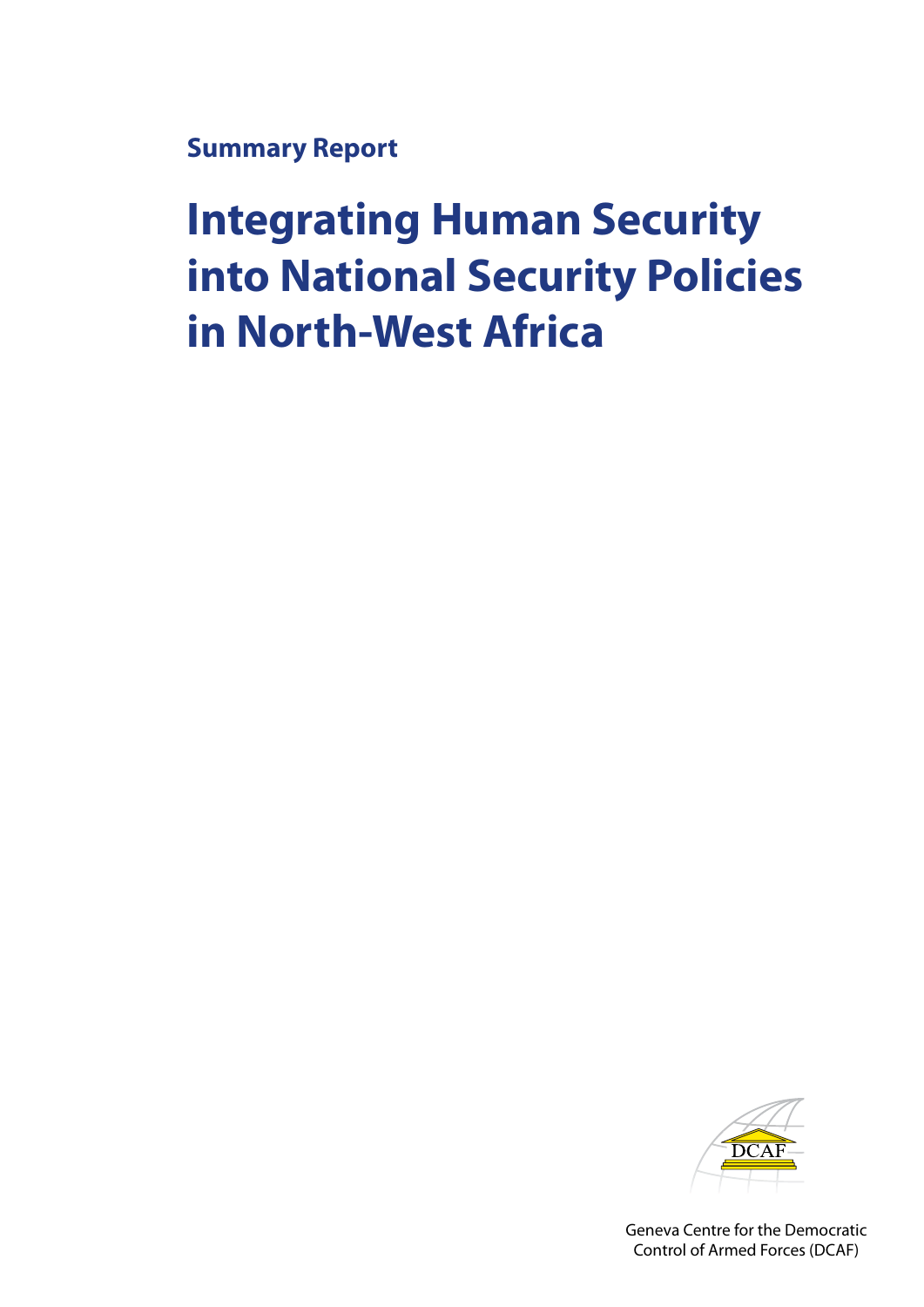#### **About DCAF**

The Geneva Centre for the Democratic Control of Armed Forces (DCAF) promotes good governance and reform of the security sector. The Centre conducts research on good practices in the security sector and encourages the implementation of democratic norms at national and international levels. DCAF develops general recommendations concerning democratic governance of the security sector. The Centre also offers consultative services to local actors and accompanies ongoing reforms through assistance programmes. DCAF's partners include governments, parliaments, civil society organisations as well as international organisations. For the implementation of its training and assistance programmes, DCAF also works with security and military forces.

By end of December 2011, DCAF counted 61 Member States, including Lebanon and Tunisia. The Center's work is guided by principles of neutrality, impartiality, inclusiveness and local ownership.

More information is available on DCAF's website: www.dcaf.ch

#### **Disclaimer**

The contents of this publication are the exclusive responsibility of the Geneva Centre for the Democratic Control of Armed Forces (DCAF) and do not necessarily reflect the opinion of the Swiss FDFA.

#### **Aknowledgement**

The conference and this publication have been realized with the financial assistance of the Swiss Federal Department of Foreign Affairs (FDFA).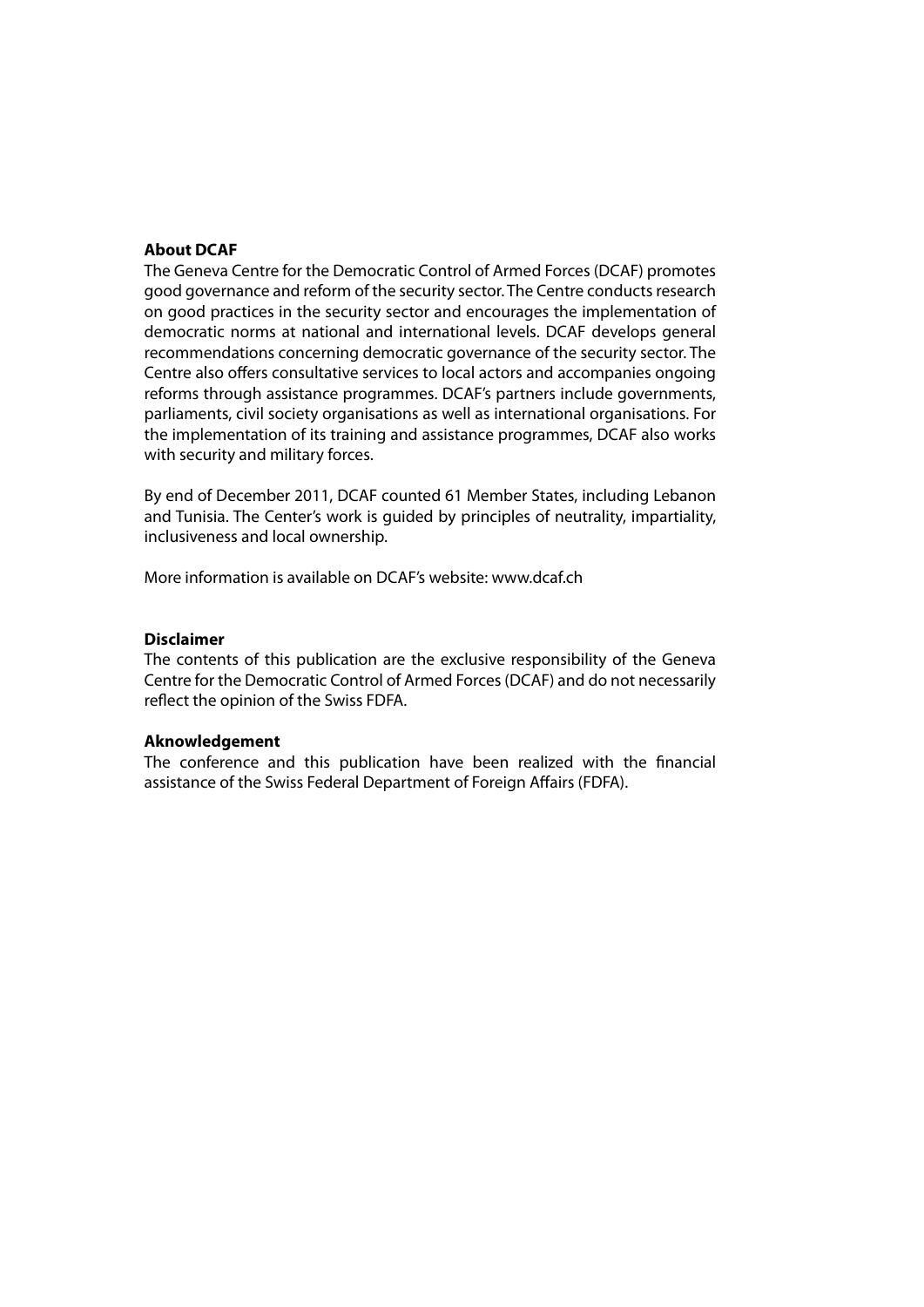# **CONTENTS**

|              | <b>Executive Summary</b>                                                 | $\overline{4}$ |
|--------------|--------------------------------------------------------------------------|----------------|
| Introduction |                                                                          | 6              |
|              | Section I: Why Integrate Human Security into National Security Policies? | 8              |
|              | Threats and Insecurities in North-West Africa                            | 8              |
|              | Benefits of a Public National Security Policy                            | 10             |
|              | Why Integrate Human Security?                                            | 11             |
|              | Section II: How to Develop and Implement National Security Policies?     | 13             |
|              | Processes and Strategies                                                 | 13             |
|              | <b>Measurement and Monitoring</b>                                        | 14             |
|              | Section III: Why Regional Cooperation?                                   | 15             |
| Conclusion   |                                                                          | 16             |
| Annex I:     | Final Statement of the conference                                        | 17             |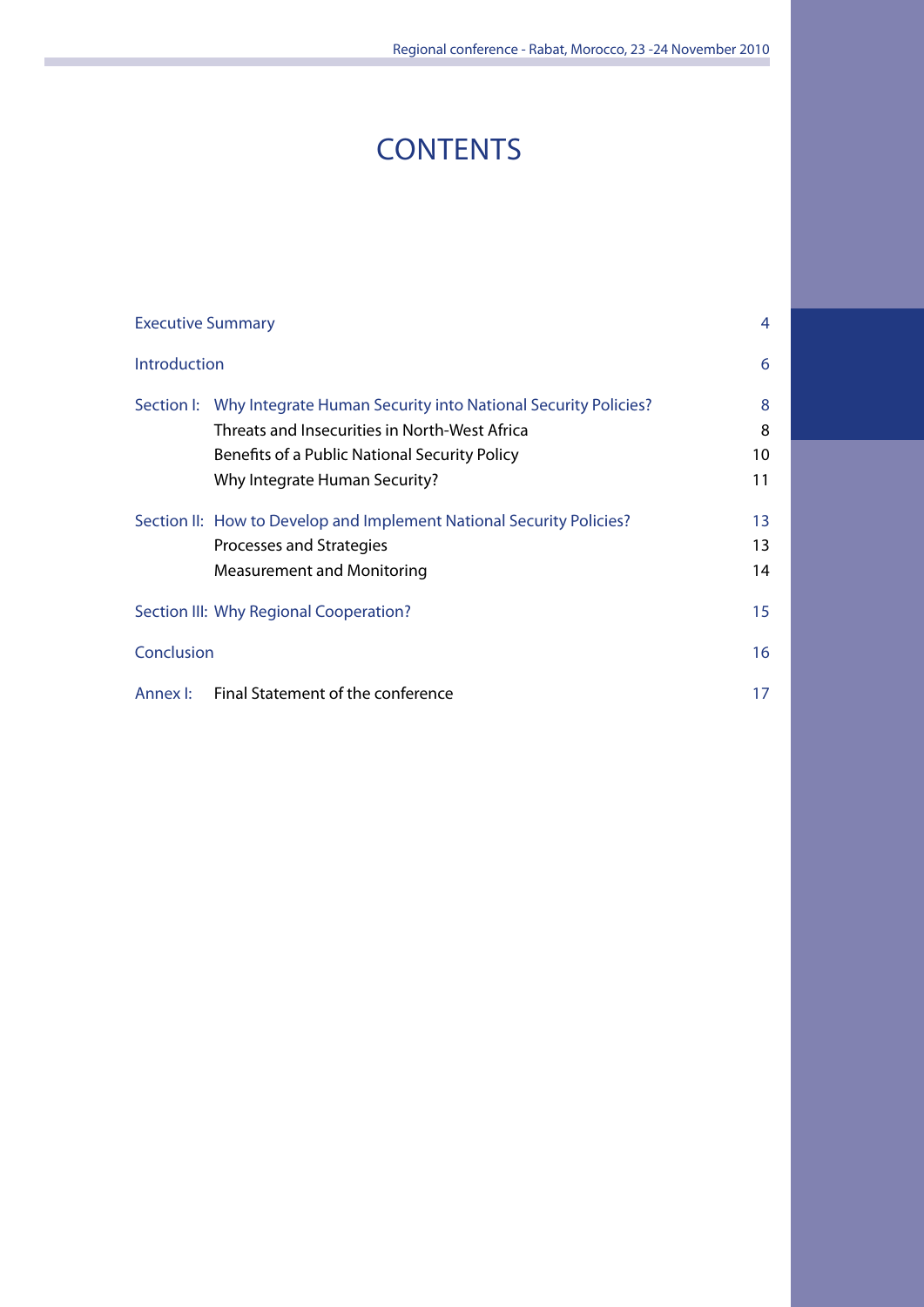### Executive Summary



Hosted by the Centre for Human Rights and Democracy Studies (CEDHD) and the Geneva Centre for the Democratic Control of Armed Forces (DCAF), the conference focussed on developing national security policies in North-West Africa, under the title "Integrating Human Security into National Security Policies in North-West Africa". The event took place in Rabat 23-24 November 2010 and brought together high-ranking representatives from Algeria, Burkina Faso, Mali, Mauritania, Morocco and Senegal as well as a number of international experts. The conference was supported by the Swiss Federal Department of Foreign Affairs.

The conference discussed national and transnational security challenges in North-West Africa and analyzed various national responses in terms of their impact on human security in the region. A central theme of the conference was the effort to take stock of national experiences in dealing with various security threats and understanding how national security policy could help reduce the fear and want citizens face. Participants also explored how approaches to national security policy would need to change in order to better respond to the needs of people in the region: Can countries in the region work together to learn from each other's experiences? Can they design and implement national security policies in a way that benefit all people in the region? What regional mechanisms could be developed to assist national security policymakers in North-West Africa?

The presentations, discussions and debates produced new and practical insights for policymakers in North-West Africa on the benefits of

developing public national security policies that reflect a human security perspective.

The participants acknowledged at the very beginning of the conference the limitations of a narrow concept of security: The dominant concept of 'state security' was seen to be insufficient for tackling and overcoming globalised and transnational threats. They recognised that national security policies need to embrace a broader concept of security and build on existing regional cooperation in order to guarantee the future safety and well-being of citizens in the region.

The conference discussions focused around seven thematic sessions:

- 1. Why develop a national security policy?
- 2. Defining shared security interests and common threats to national security
- 3. Adopting measures to protect security interests and face security threats
- 4. Establishing a national security policy
- 5. Ensuring implementation and monitoring of a national security policy
- 6. The regional dimension of national security
- 7. Regional mechanisms for strengthening national security

The discussions highlighted three inter-linked understandings:

• A national public security policy responds to the needs of the state and individual citizens. It improves the state's capacities in planning,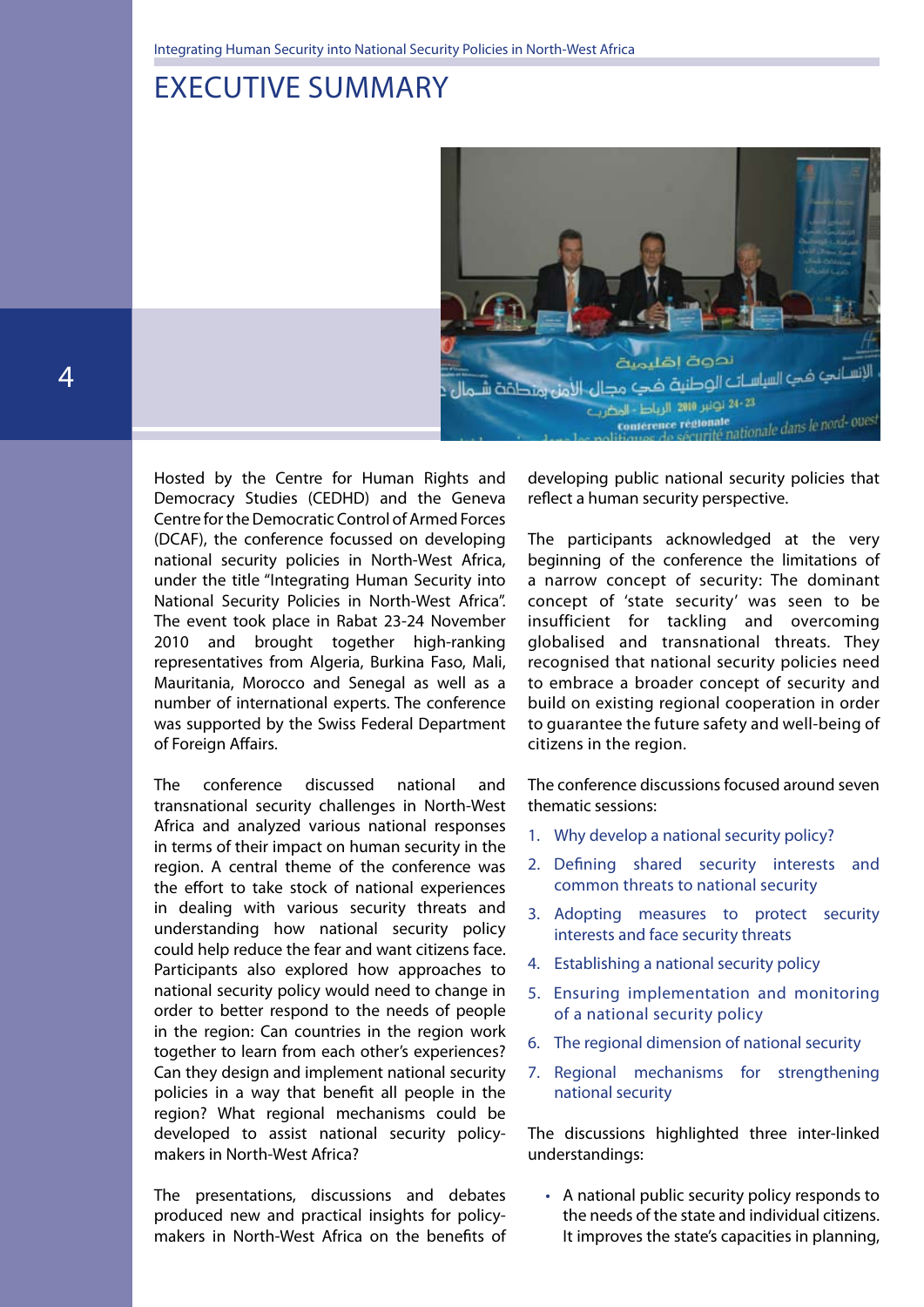

orienting and shaping expectations, and in adapting rapidly and flexibly to fastchanging insecurities and threats.

- Security, development and democratisation are interdependent and mutually reinforce each other. A broad human security approach is more apt to tackle current threats characterised by transborder crime, terrorist activities and an internationalisation of agents of insecurity.
- A modern national security strategy requires improved regional cooperation based on a clear understanding of the countries' and peoples' common interests, and a political will to develop a collective and coordinated response to shared threats.

The conference closed with the adoption of a final statement, which included practical recommendations for establishing and institutionalizing a dialogue on national and regional security policy.

The tangible output of the conference is a unanimous expression of interest in establishing a process that provides for a regular exchange on national security policy development amongst countries in North-West Africa.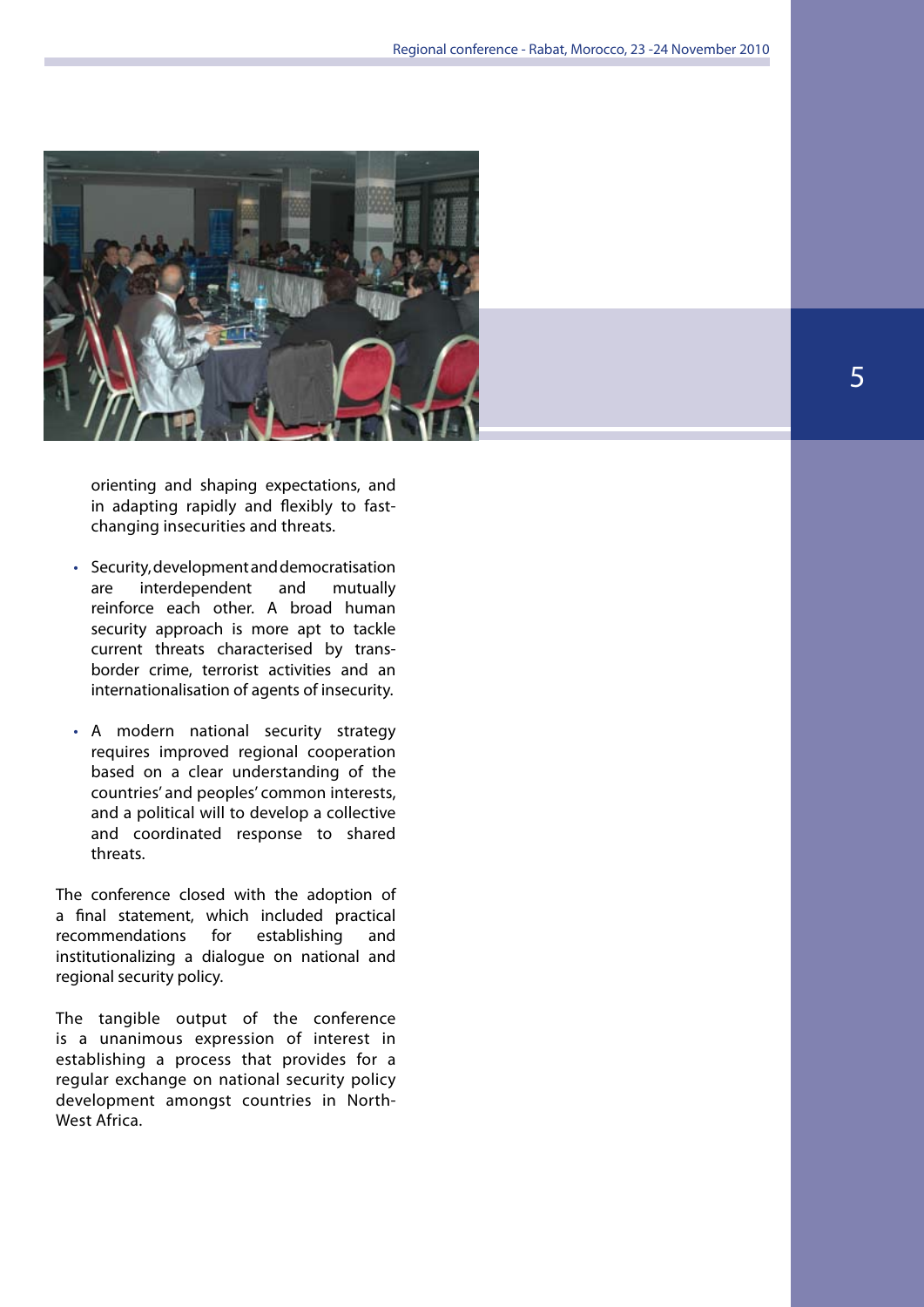### **INTRODUCTION**



#### **North-West Africa**

The North-West African region is at the crossroads of the Sahara and the Sahel regions. It is a space of trade, ethnic diversity, and migration. The region has immense economic and cultural potential. However, it also characterised by tensions, conflicts and insecurity. The long straight lines of most borders dominate the shape of the region's map. They illustrate best the colonial arbitrariness with which those states came into being. For colonial powers control over strategic locations sufficed to meet their limited interests. Yet, today the independent states that inherited these extensive arbitrary borders are at pains to patrol and manage them. This is complicated by the fact that they cross lands feared for their adverse geographic conditions. At the same time all countries in the region are facing multiple security, environmental and socioeconomic challenges. The nature of these threats forces governments to take bold steps and adapt their public policies accordingly. Hence, the development of adequate national security policies is and will remain a major challenge for all the countries of the region.

#### **Human Security**

In the last decade many countries have come to the conclusion that national security in terms of economic sovereignty and territorial, institutional integrity is not achievable without protecting the psychological and somatic wellbeing of its citizen. Human security, that is freedom from physical violence, fear and want, has thus become an integral part of their vision for national security policy. In a globalised world, state security does not guarantee the safety

and well-being of a state's citizens. A broader conceptualisation of security was needed to respond to the threats that have emerged concomitant to the exponential increases in transnational flows of goods, information and people. Therefore, security can no longer refer solely to the state, but must include individual human beings.

The conference provided a space for deliberation on the challenge of integrating human security into national security policies. The presentations, discussions and debates produced some groundbreaking and very practical insights for policymakers in North-West Africa on the benefits of developing public national security policies that reflect a human security perspective. This report summarizes what participants found useful to retain from the conference.

#### **Conference Outline**

Recognising that a broader notion of human security based on regional cooperation shows more potential for national security policies to guarantee the safety and well-being of citizens, the conference focused discussion around seven thematic sessions:

- 1. Why develop a national security policy?
- 2. Defining shared security interests and common threats to national security
- 3. Adopting measures to protect security interests and face security threats
- 4. Establishing a national security policy
- 5. Ensuring implementation and monitoring of a national security policy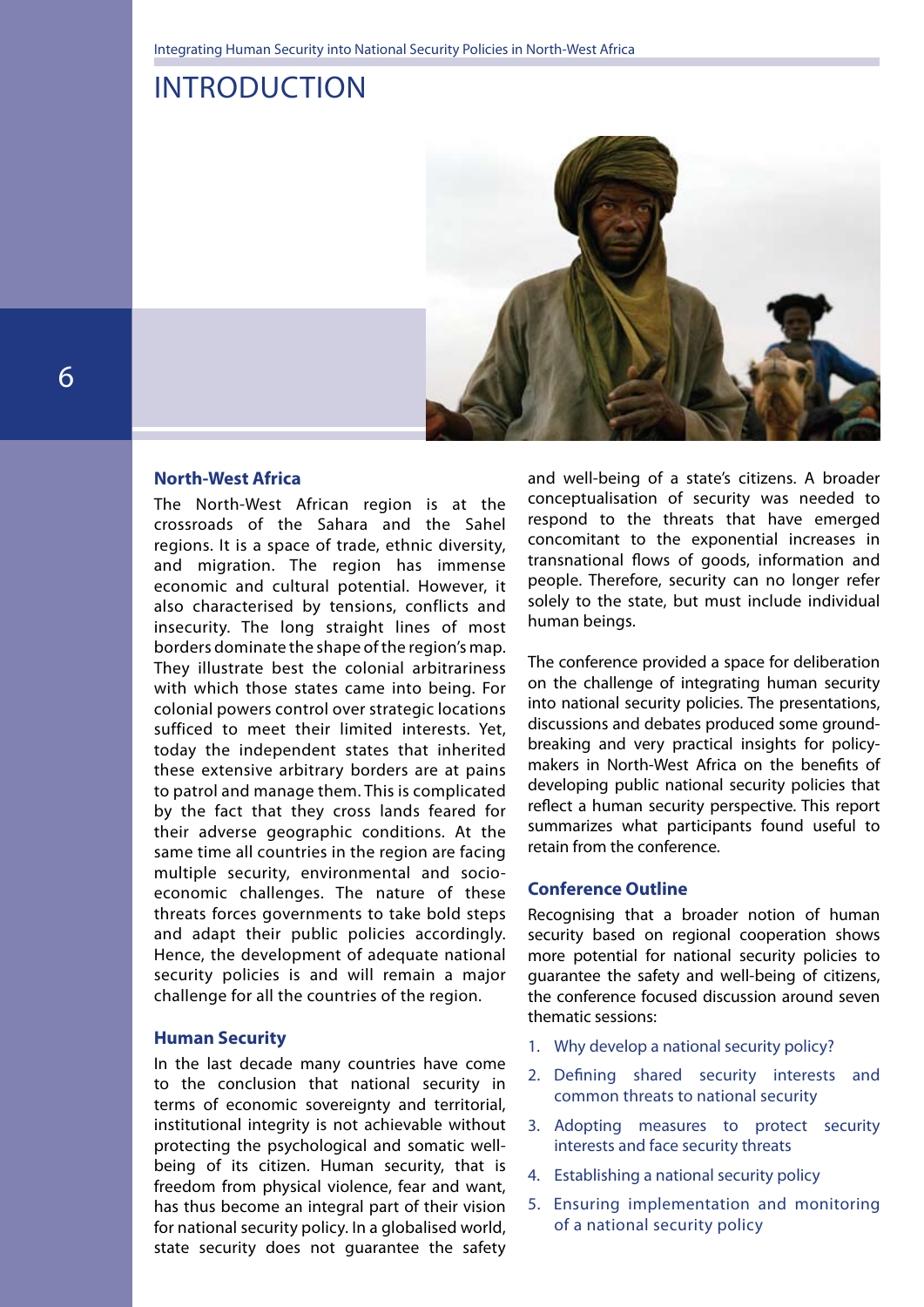

- 6. The regional dimension of national security
- 7. Regional mechanisms for strengthening national security

#### **The Structure of the Report**

In synthesising the seven thematic sessions, this report answers the three key questions of the conference:

- Why is a national security policy necessary? The first section highlights participants' views on why a national security policy is necessary and what benefits integrating human security into such a policy might offer. The conference concluded that the rationale for developing a national security policy stems from the evolving and changeable nature of the threats and insecurities states face. Therefore, the first section begins with an appraisal of participants' perceptions of the threats and insecurities hovering over their countries and the North-West African Region.
- How to develop national security policies? A cornerstone of the conference has been participants' reflections on the requirements, means and methods to successfully develop a national security policy. Hence, the second section presents findings from the conference on how to develop national security policies and addresses the main challenges that countries in the region face in such a process.

#### • Why regional cooperation?

The conference illustrated the limitations of narrow national approaches and the impossibility of developing adequate responses to current and future threats without regional involvement of both states and other important stakeholders. The third section discusses practical needs for the improvement of regional cooperation and coordination.

Finally, the conclusion assesses the success of the conference and its significance in the region. It also provides a brief analysis of the potential entry points for follow-up processes.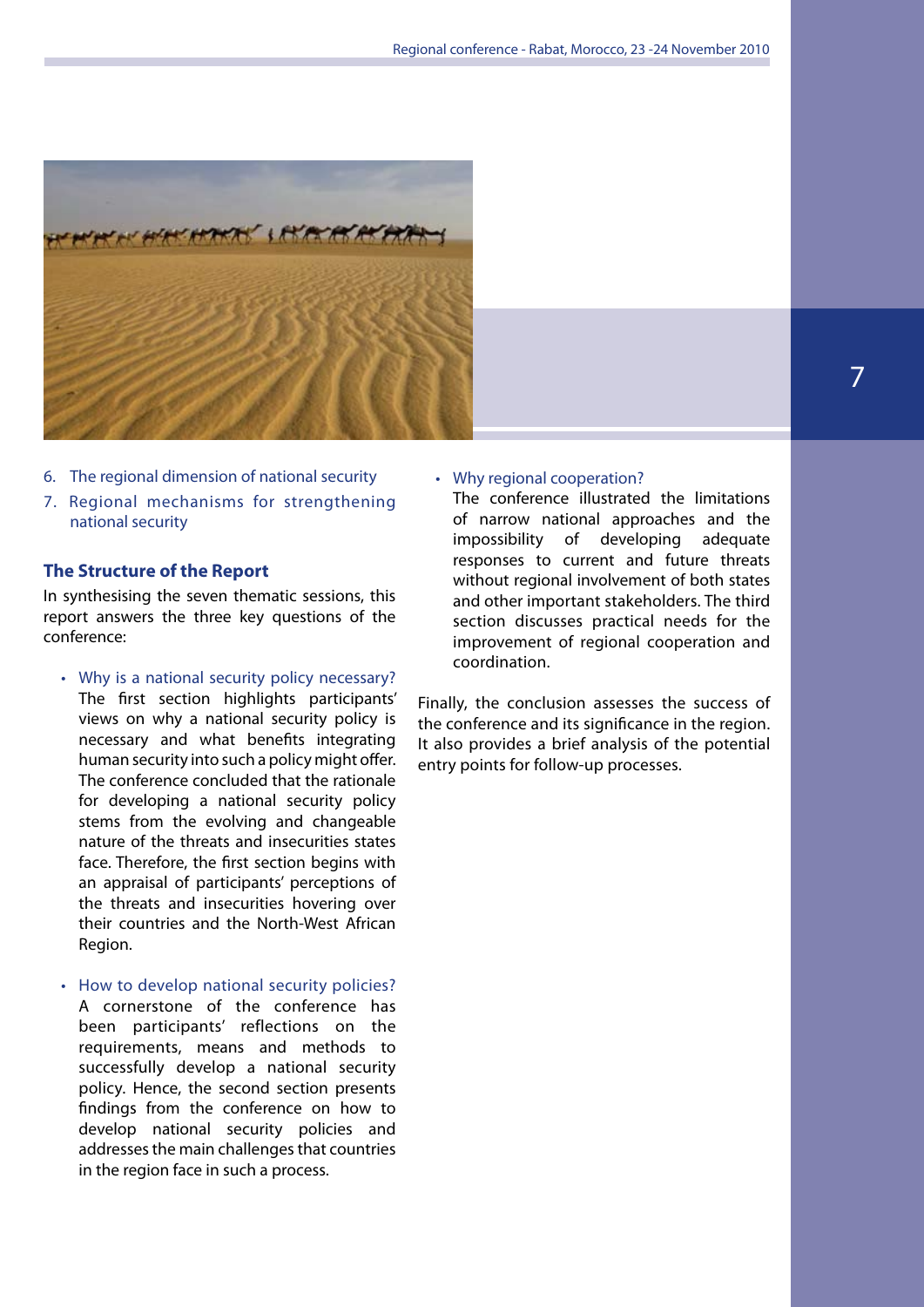# SECTION I: WHY INTEGRATE HUMAN SECURITY INTO National Security Policies?



### **Threats and Insecurities in North-West Africa**

#### **Trafficking and Smuggling**

The economy of North-West Africa has rested for many centuries on the resources of the sea and a mosaic of pastoral societies, with extensive trade routes crossing the region with little regard for official borders. Characterised by a high degree of mobility of goods and people the region has in recent years witnessed a considerable surge in agents and factors of insecurity. The obvious preoccupation of the conference participants resided in the expanding networks of criminal activity. These networks engage in the trafficking of drugs, arms, and human beings as well as smuggling, theft and kidnapping to extort ransom money. Mr Moulaye from Mali expressed his concern that "drug trafficking has become increasingly problematic as the narcotics are not just transiting the country, but are also consumed more and more by the local people." In combination with the proliferation of small arms, a major concern for Mali is changes in attitude that may contribute to a rapid escalation of armed violence in society. In this vein, the failure of societal conflict resolution mechanisms heightens the risk of simple family feuds spiralling into civil war.

Colonel Bambara, made clear that threats are not isolated. Organised crime and the trafficking and smuggling of small arms across porous borders triggers a spiral of insecurity that can only hamper a country's development.<sup>1</sup> A particular challenge posed by criminal networks is their

partial collusion with multinational companies and sometimes foreign states pursuing their own geopolitical and economic interests. In some cases, criminal organisations (regional and global) and local bandits trade services, establishing "joint business operations". In other cases, multinational companies exploit the spaces of weak governance in the region for money laundering or pay – and sometimes use – non-state armed groups to secure their ventures and markets.

#### **Terrorism**

The primary security concern of international actors is a perceived threat of terrorism related to what has been described as the emergence of "Al-Qaida au Maghreb islamique"(AQMI) or "Al-Qaida in the Maghreb". In contrast, for policy-makers in the region, terrorism rates substantially lower on the list of perceived threats. Conference participants discussed whether AQMI represented a real threat or whether it was more a convenient buzzword to help advance the policy interests of different states. Several thought that Western states had an interest in exaggerating the terrorism threat as this could serve as a pretext to justify an international security presence in the region and allowed forces to tap existing funding instruments, which had been developed for combating terrorism. The borders delimiting the states of North-West Africa have always been rather porous and encouraged all kinds of trafficking. Mr Mohamedou from Mauritania reminded the audience that the vast extension of the regions's borders as well as the combination of difficult climate and terrain render their protection and surveillance onerous. Some

See "Une persepective de politique de sécurité nationale. Burkina Faso", DCAF, Geneva 2010, p. 7.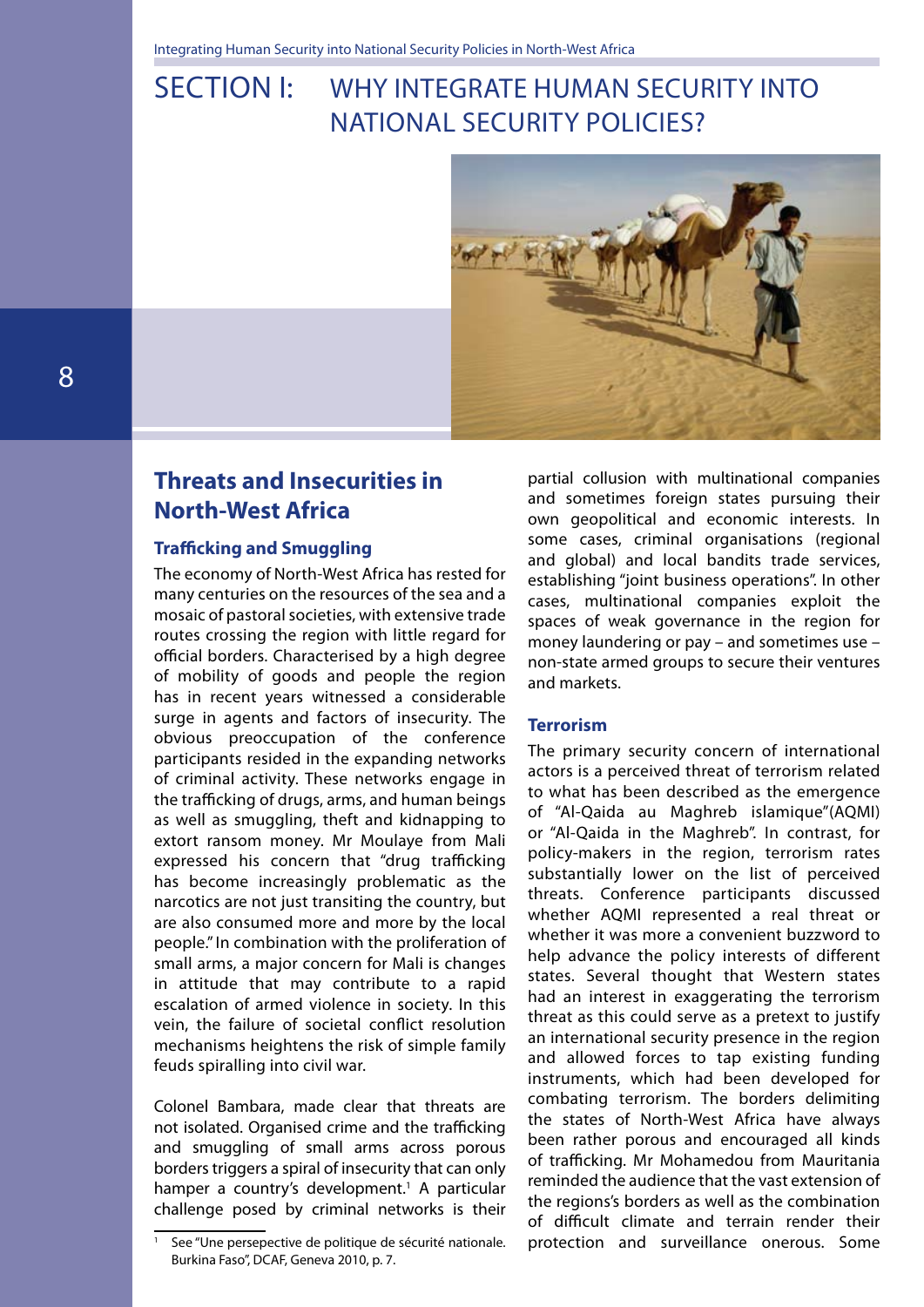

participants from the region pointed out that much of what was described by external analysts as terrorist activity could also be described as the activities of criminal networks and trafficking gangs.

#### **Economy and Ecology**

Against this backdrop, it may be less surprising that some conference participants complained that criminal networks often have access to more sophisticated weapons and equipment than state security forces. Furthermore, the privatization of security, rendered attractive in resource extracting economies, increases insecurity for the people. Hence, the economic dimension is key to understanding the state of insecurity in North-West Africa. Poverty is a major factor in insecurity, as criminal gangs find it easy to recruit amongst people who are desperate for any employment opportunity. Even ecological threats are feared primarily for their economic impact, as these can undermine the livelihood of entire regions. For example most strategic documents submitted to the conference allude to environmental degradation such as desertification as a factor threatening the livelihood of large parts of the population. Thus one of the major conclusions of the conference is that insecurity find its roots in the people's lack of socio-economic perspectives. As Police Inspector General Mahamadou Niakaté from Mali argued, the opportunities available for people given current levels of development among the states of the region cannot possibly compete with the potential profits of criminality.

#### **Under-development and Insecurity**

Conference participants shared the understanding that poverty and the lack of good governance and democracy constitute major threats to the security of the populations living in the region. Mr Mohamedou's list of important security threats for the region placed underdevelopment first among his concerns. Similarly the Algerian participant, Mr Khiati saw deficits in public services, democracy and participation as further sources of insecurity equivalent to terrorism and organised crime. Mauritania's document covering perspectives on national security also sets under-development, poverty, food insecurity, and environmental hazards at the top of its threats list. $2$  In the region's perception, the lack of transparency and efficiency of state institutions ranks even higher as a threat to security than terrorism and organised crime. The Mali document differentiates between three types of threats, of which human development is set down as its own category next to internal and external threats.3

See "Une persepective de politique de sécurité nationale. Mauritanie", DCAF, Geneva 2010, p.6.

<sup>3</sup> See "Une persepective de politique de sécurité nationale. Mali", DCAF, Geneva 2010, p.7.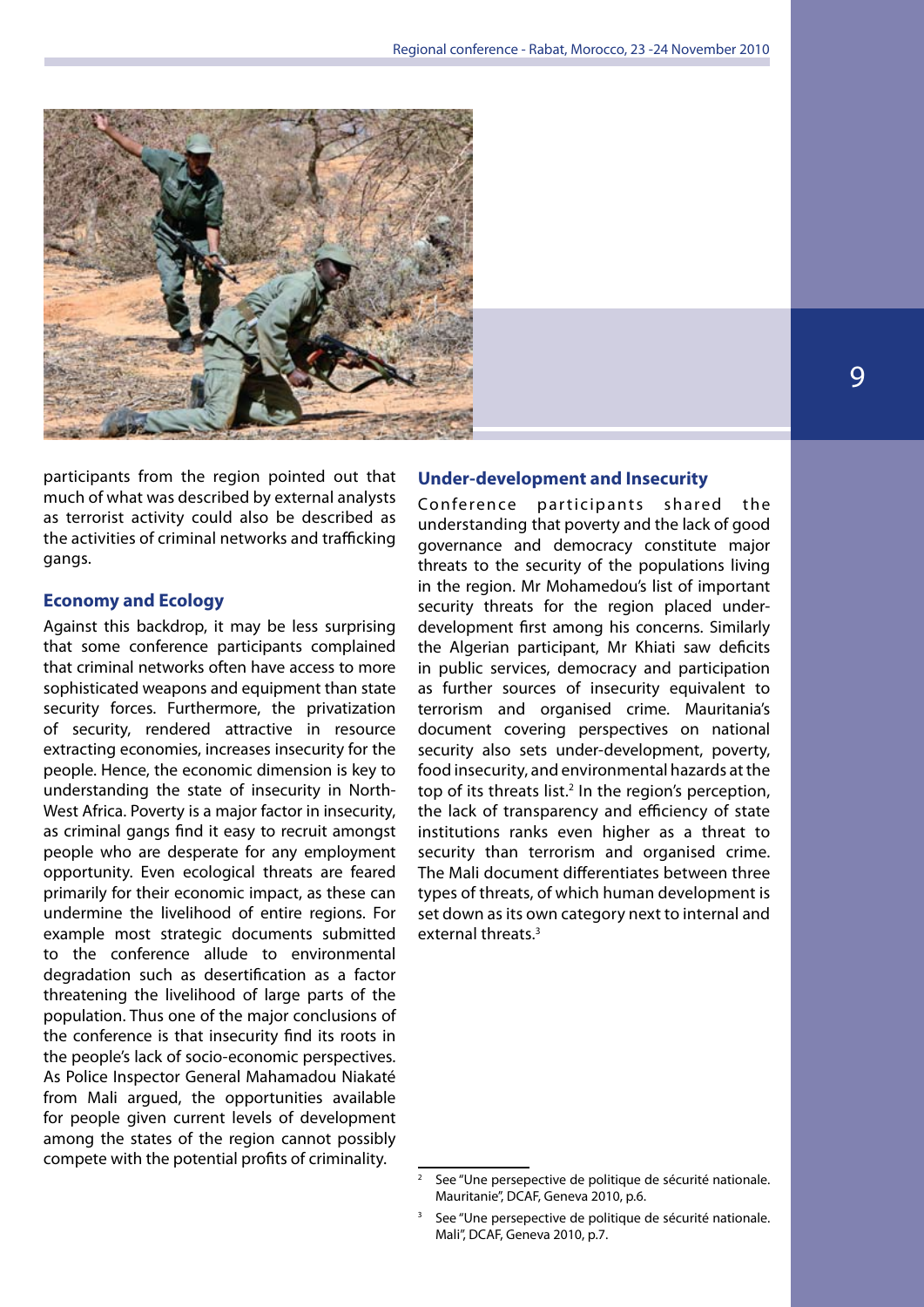

### **Benefits of a Public National Security Policy**

In 2010 both Burkina Faso and Mali adopted a public national security policy for the first time.4 The conference in Rabat thus offered an opportunity to discuss the benefits and potentials of a national security policy in the light of their recent experiences. Mr Moulaye from Mali opened the discussion by noting: "The security challenges are becoming increasingly complex. The states cannot manage those situations like firemen, they need a clear vision." The participants shared a clear understanding that being prepared to face immanent threats and prevent crises from erupting are clear advantages to formulating a national security policy. From their discussion, five major benefits of elaborating and introducing national security polices crystallised:

• *Developing a shared understanding:* The process helps governments and stakeholders to develop what Mr Mohamedou of Mauritania called, "a shared approach based on strategic reflections." This means stakeholders in the process have the chance to define a common vision of security – a necessary step to ensure that the government addresses threats in a comprehensive manner. Devising an appropriate preventative strategy is only possible with a complete picture of the threats and insecurities looming. The procedural and cyclical character of national security policyformulation ensures the regular revision of current threat analyses and the adaptation of responses to changing threat scenarios. As a result policy becomes more responsive.

- *Improving overall planning capacities:*  A national security policy dramatically improves the planning capacities of the state as a whole. The security sector becomes more effective as the contributions of the different government branches are optimised. As inspector general Mahamadou Niakaté of Mali underlined "security might be priceless, but it comes at a certain cost." Without proper planning, resources are wasted and efforts duplicated. National security policies assure more efficient use of resources but do not necessarily imply smaller budgets. In Mali, because the security forces had opened up and increased budget transparency, citizens placed more trust in their security forces and accepted budget increases. Colonel Birame Diop from Senegal highlighted that their national security policy has made their budget more coherent and, as it was subjected to legislative approval, more legitimate.
- **Building consensus:** Several participants stressed that security is a public good. The state has the obligation towards its citizens to guarantee their safety. With the appropriate process, a national security policy can build domestic consensus around a particular conceptualisation of security. It mobilises

Mali has adopted its NSP on 20 October 2010; See "Une persepective de politique de sécurité nationale. Mauritanie", DCAF, Geneva 2010, p.6 ; And also see "Une persepective de politique de sécurité nationale. Burkina Faso", DCAF, Geneva 2010, p.5.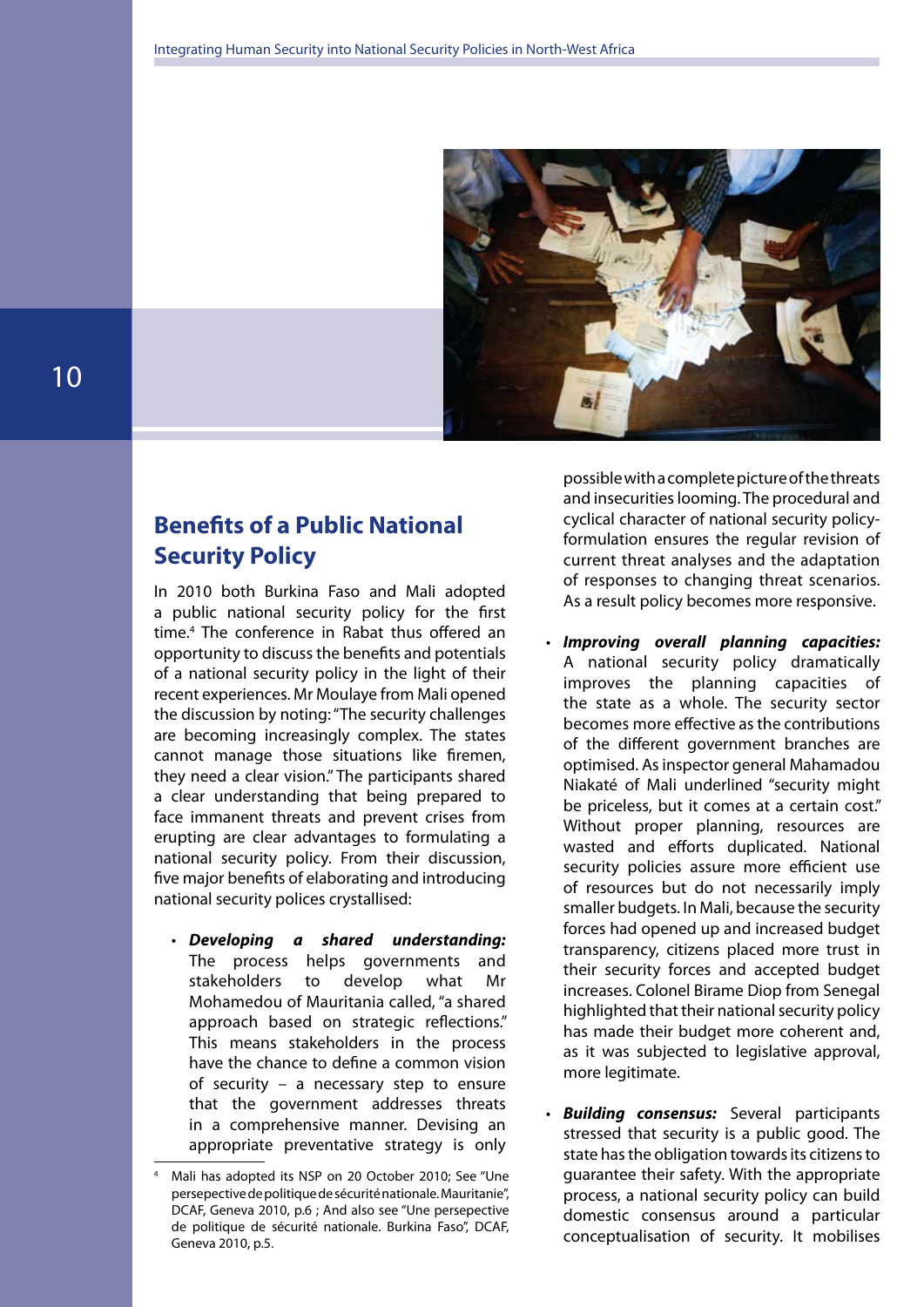

social partners and civil society to contribute accordingly to tackle relevant threats and insecurity. This is even more necessary in a context where threats to security stem primarily from under-development and societal deficiencies. It should also not be overlooked that a national security policy also shapes expectations and makes the government and its decision-making more predictable and comprehensible.

- • *Boosting democratisation:* National security policies, particularly when integrating human security, can boost democratisation and the reform efforts of governments. For example, Colonel Diop of Senegal rightly mentioned that security is not a universal concept, but has different meanings in different countries. Hence, security is based on specific needs and a sound national security policy requires the participation of a large proportion of society. Participation is also an on-going process. For example in Mali, according to Inspector General Niakaté, citizens can make inquiries about security with the ministry responsible.
- • *Enhancing regional cooperation:* Colonel Boulahbach from Morocco argued that countries in the region needed to develop national security policies, if they wanted to boost regional confidence and develop their security cooperation. Participants also emphasized that it would take more than political will to enhance regional security cooperation: Countries in the region would need to build competent and responsible institutions, improve their planning

capacities, develop clear understandings of each countries' resources and formulate shared expectations.

### **Why Integrate Human Security?**

#### **Broadening the Security Concept**

The conference yielded a simple answer to the question of why human security should be integrated into national security policy. Human security broadens the notion of security, making a national security policy more comprehensive. Human security also adds depth to national security policies by improving the assessment of both threats to security and actors of insecurity. Many threats simply become more visible when their effects are observed at the level of the citizen and social groups. For example threats targeting mainly a minority of the population, would probably evade a state security perspective, as would many environmental and developmental hazards.

#### **Linking Human Development and Security**

The conference stressed on many occasions the links between development and security. General Mahamadou Niakaté noted that criminality currently yields higher profits than the opportunities afforded by states' current levels of development. Although threats like terrorism, AQMI and organised crime may seem the most pressing, poverty and the lack of good governance are in fact root causes of insecurity. Human security simply offers clear entry points for linking and harmonising security and development strategies.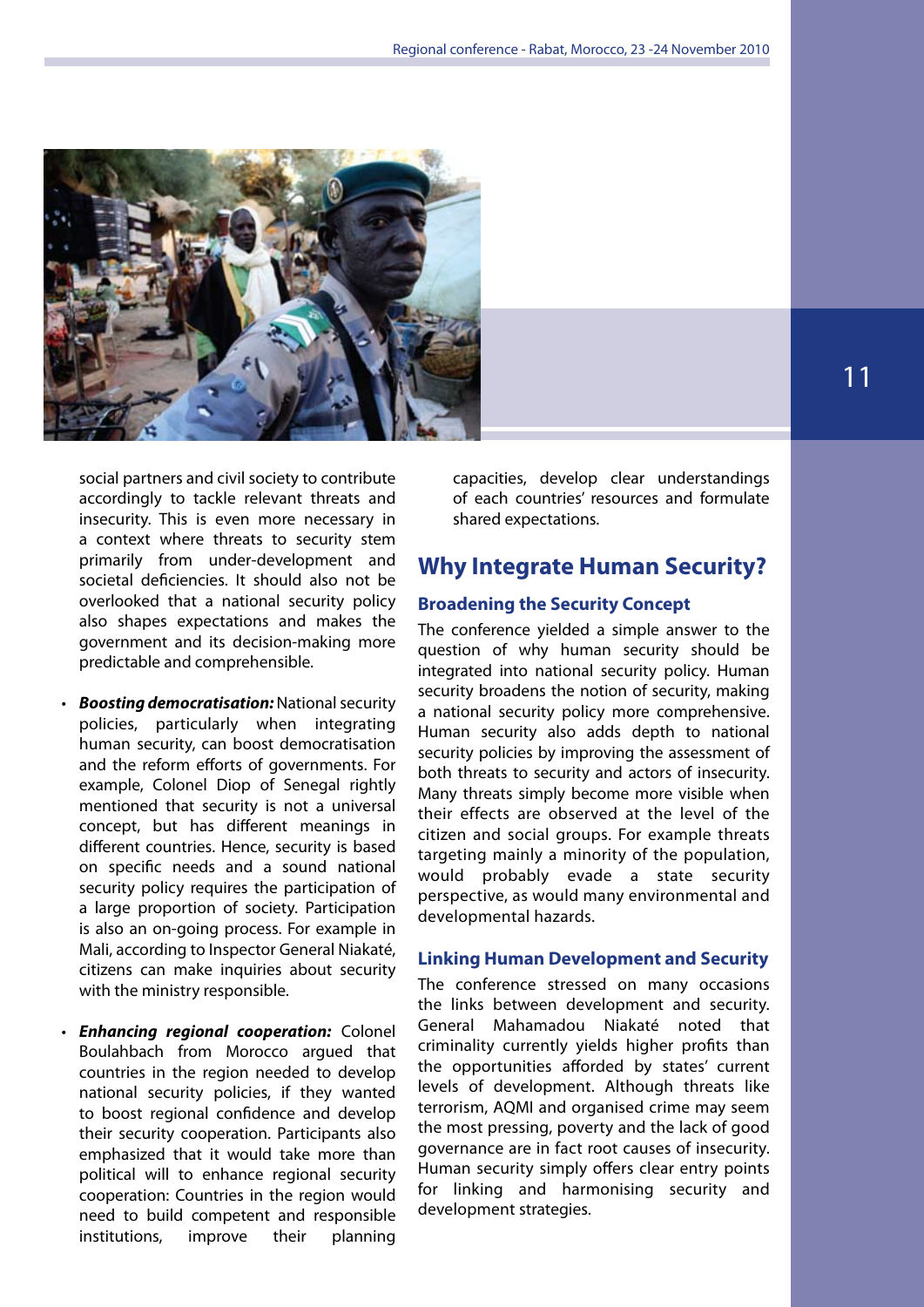

#### **Transforming Conflicts**

Mr Moulaye reminded participants of the need to develop capacity to transform conflicts peacefully. When such capacities are lacking, insecurity and fear increase; the use of violence becomes a feature of everyday life. Participating in gangs or other forms of organised criminality not only yields economic benefits, but also functions for some as a mechanism of protection. Features of democracy, such as the rule of law and inclusive political participation are key to transforming conflicts without recourse to violence. Thus, Colonel Boulahbach concluded that a sustainable national security policy could not be developed in the absence of democracy.

#### **Sharing Vision of Security**

Transnational criminal networks and crossborder crime illustrate the need for a regional understanding of security and more effective regional cooperation. From a human security perspective borders are not primarily conceived as territorial delimitations, but in more strategic terms as boundaries marking specific groups' needs for protection. For example, the increasing cocaine trafficking coming from Latin America affects the population of all countries in the region equally, irrespective of national borders. From a human security perspective, that threat would need to be recognised by the states as a shared regional threat and addressed collectively through a common approach. In the absence of a shared approach, individual national attempts to control the flows of drugs risk being ineffective. Hence, the conference developed the insight that cooperation and security in the region could considerably increase if the states of North-West Africa developed a shared vision of security.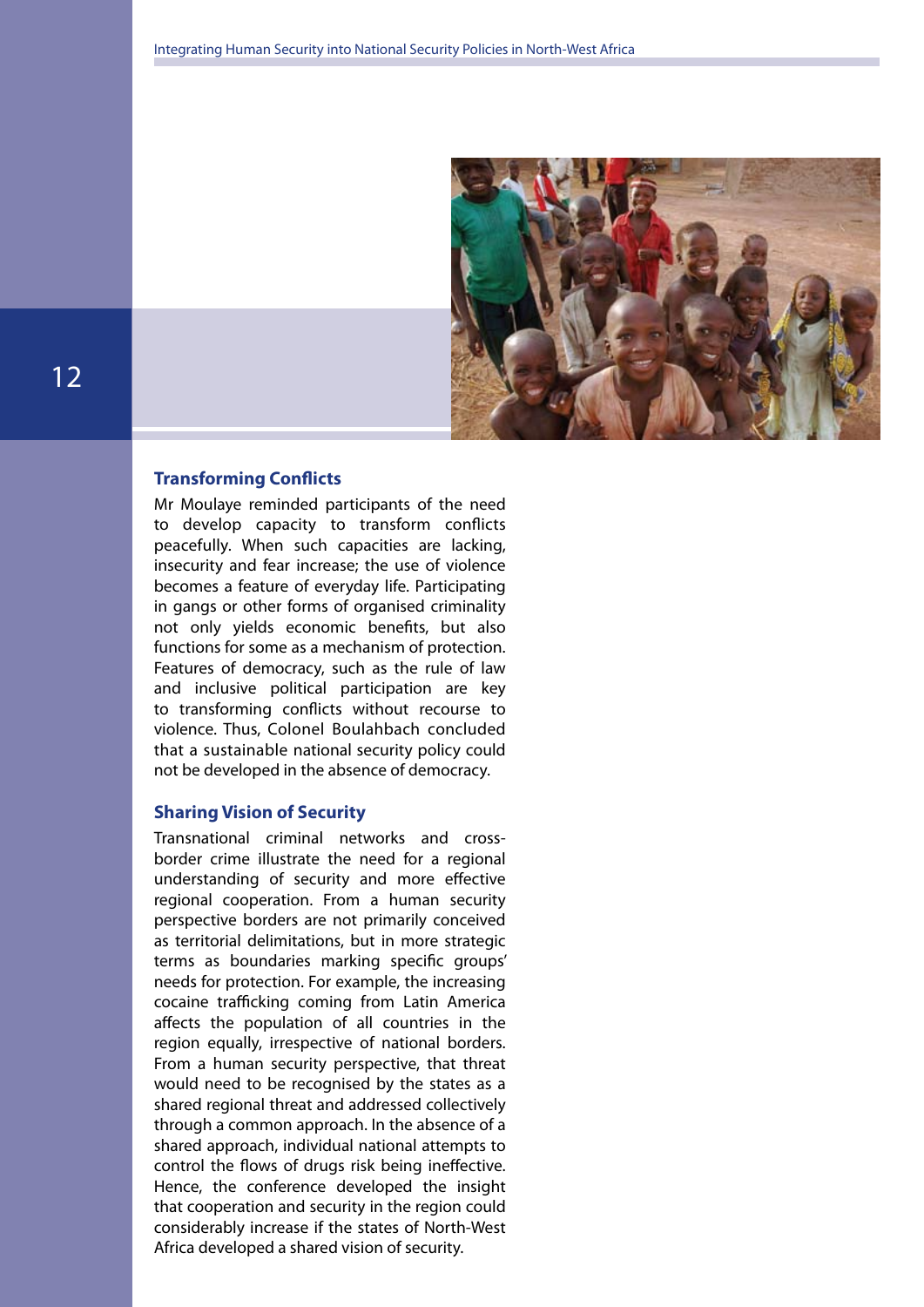## SECTION II: HOW TO DEVELOP AND IMPLEMENT National Security Policies?



### **Processes and Strategies**

#### **Building on Regional Experiences**

Burkina Faso's and Mali's recent experiences provide interesting examples on which countries in the region could build to enhance thinking on national security policy. Both countries provided the conference with their own views of the requirements and the process involved in developing and implementing a national security policy. In Mauritania, the executive also recently initiated a public policy process, seeking broad consultation with civil society, Mr Mohamedou explained. Morocco reportedly also attaches importance to the development of a national security policy and may initiate steps towards developing one.

#### **Participation of Experts and Civil Society**

As one participant pointed out, the task of drafting a public national security policy remains a prerogative of the state. In Burkina Faso and Mali, the development of a national security policy, though initiated and steered by the government, involved the participation of experts, scholars, civil society representatives, and traditional leaders. As Mr Sejari from Morocco concluded the development of a national security policy requires a societal process that ensures consultation, conciliation and consensus.

In Mali, regional consultations on threats and threat perception began early on in the process. Later, several rounds of national consultations produced over 127 recommendations. Based on these consultations, the Ministry of Security drafted a strategic document that the

government subsequently adopted. Before the implementation of the new national security policy, the government initiated information sessions with stakeholders and social partners. Inspector General Niakaté stressed that the development of the first national security policy took approximately ten years. Now, the policy is updated regularly as a routine process.

Civil society participation, some speakers warned, should not be taken too lightly. The democratic process must be effective and not just a rhetorical exercise for the sake of appearances. Therefore, civil society and members of parliament need appropriate training. Colonel Diop from Senegal added another caveat: prioritisation is the key to success. One should not attempt to do everything and thereby end up doing nothing.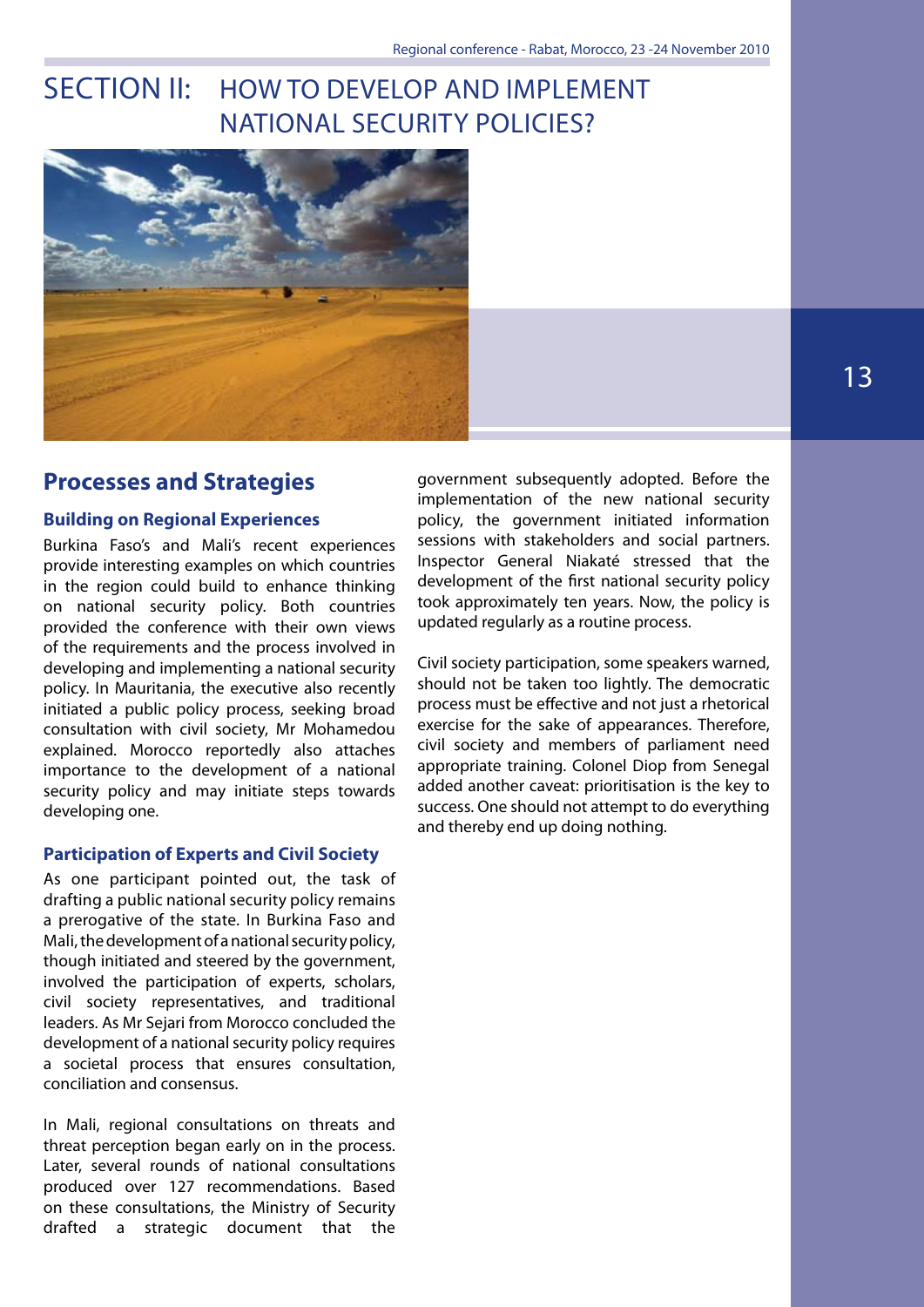

### **Measurement and Monitoring**

#### **Coordination Group**

Colonel Bambara from Burkina Faso noted that the practical test of any security policy depended on the measures developed for ensuring its implementation. Coordination is a crucial element and that is why Burkina Faso created a coordination group with control over the budget. The group coordinates all government sectors that contribute to security.

#### **Changing Mindsets**

Administrative and financial capacities are necessary, but not sufficient for success, a participant from Mali explained. He noted further that responsibility for governance must be shared and security policy must place the citizen at its center. To achieve this, the mindset of security forces must evolve from one of repression to prevention. Yet, armed forces in North-West Africa are still influenced by their colonial roots, which taught them to protect the colonial power not the people. Civil society, if more organized, could play an important role in bringing about this change of mindset, he concluded. To guarantee the credibility of such a policy, it would also be important to ensure proper monitoring of its implementation. Too often, a participant said, policies remained only ink on paper.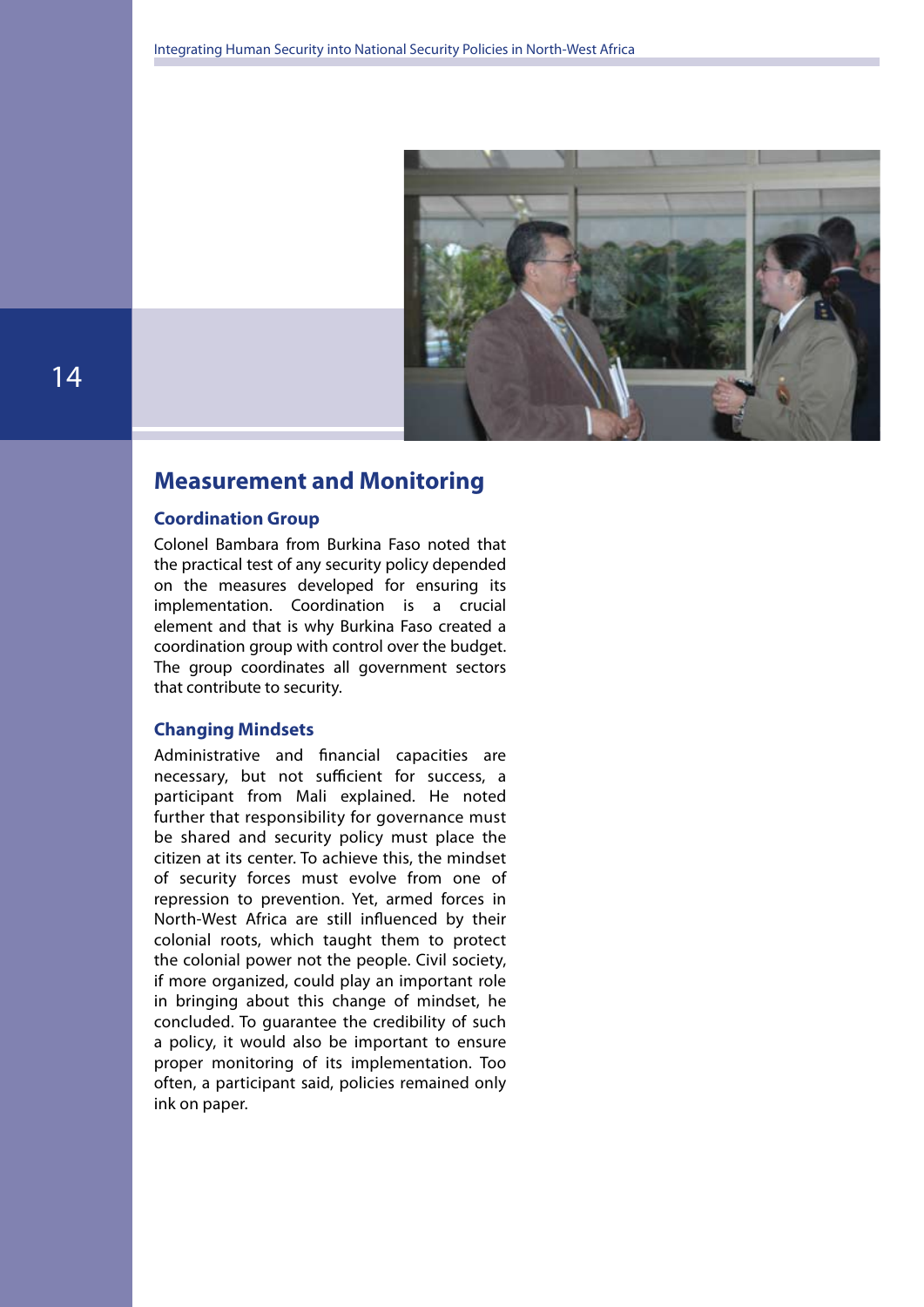### SECTION III: WHY REGIONAL COOPERATION?



"If criminals cooperate beyond borders, why wouldn't the security forces do the same?" The conference pointed at the widening gap between criminal networks operating internationally and security forces thinking nationally. It was thus suggested that it was high time that the security response too became transnational.

Cooperation is so important because in an interconnected world security is interdependent. Security challenges in one country, regardless whether of a criminal, environmental, economic or demographic origin, may also challenge security in neighboring states. Participants view regional cooperation as beneficial because it adds scale to the response and thus makes it more effective.

Regional cooperation in North-West Africa, a participant pointed out, has remained hostage to political disputes. He referred to the Western Sahara as an unresolved issue, which remains a major obstacle to regional security cooperation. The participants agreed that the geostrategic nature of the region's location has increased international competition for access to strategic resources and markets.

#### **Shared Interests in Shared Investment**

Colonel Diop explained that common interests could act as a driver for regional security cooperation. For example the current state of technology and equipment in the region allowed for only limited airplane-detection. Effective control of airspace and borders thus could only be achieved through increased regional cooperation on financial and technical issues. This would have to translate into common investment in

the necessary equipment and the creation of a common information system. Colonel Zagré from Burkina Faso emphasized that cooperation must include development efforts as only simultaneous investments in development and security would lead to a real improvement in the situation.

#### **Adopting a Pragmatic Approach**

The participants pointed out that the countries of North-West Africa were party to many regional and sub-regional organisations and that some countries had developed bilateral cooperation on specific issues. Yet, there was a tangible feeling that existing mechanisms were not delivering on real needs and expectations and that therefore the region would need to develop its own regional policy. Mr Luethold reminded the audience that in many cases mechanisms are built up quickly, but soon forgotten, because their design fails to deliver on real needs. While coordination is widely appreciated, few countries like to be coordinated. Conference participants suggested that the focus should be less on big reforms and large cooperation projects, but rather on concrete and achievable projects targeting a specific problematic issue. Small successes could then result in positive spill-over effects and gradually lead to more ambitious cooperation projects. Colonel Camara from Mali was optimistic that in the region there exists a real will to engage in cooperation. He pointed at bilateral efforts between Algeria and Mali to exchange information in real time and suggested that these could be broadened to progressively include more and more countries.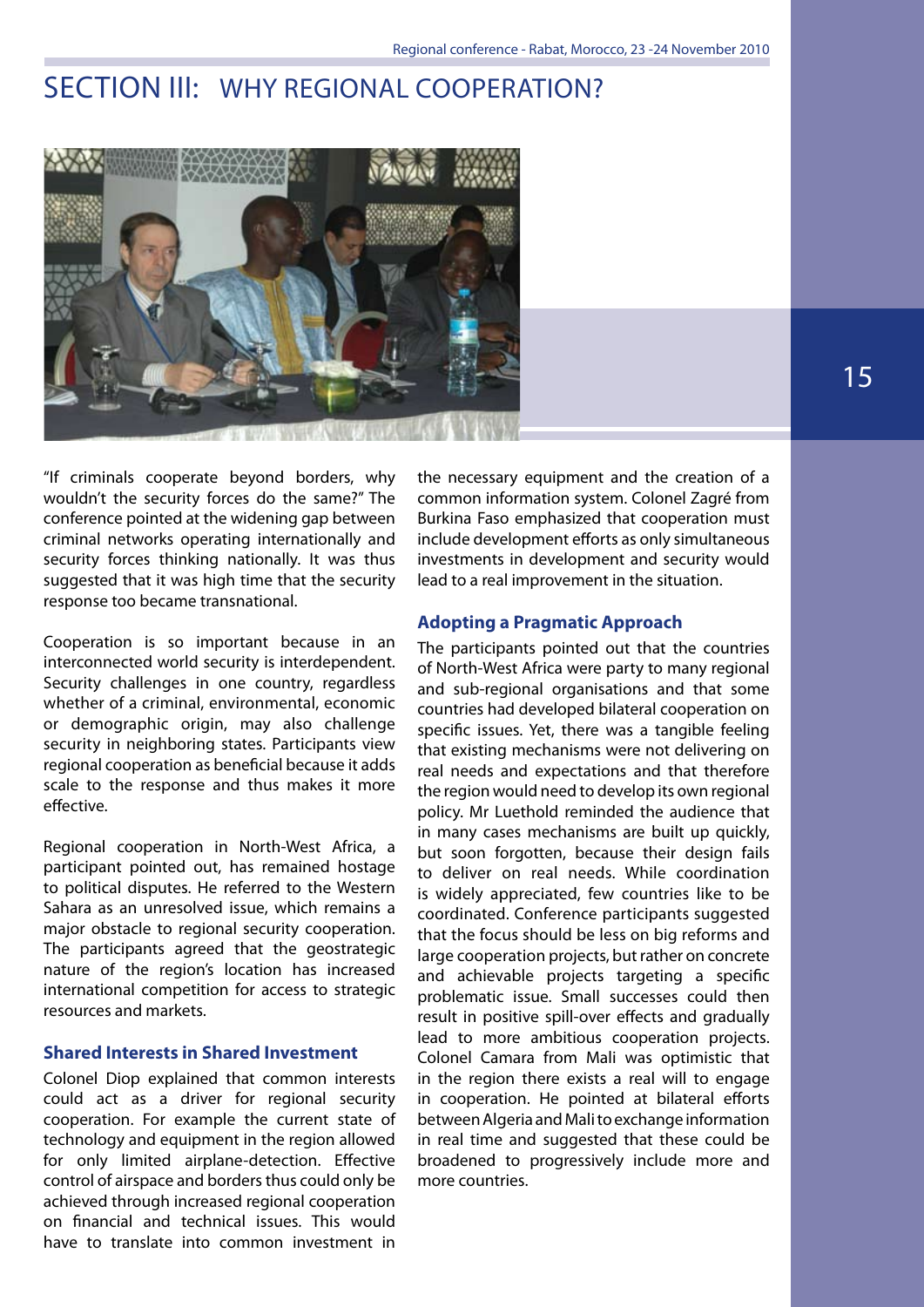### Conclusion

The conference demonstrated the critical role that national security policy should play in preparing adequate responses to today's transnational security threats. While the conference reflected a broad-based recognition of the need to coordinate security policies amongst the countries of the region and to develop collaborative responses to common security threats, the structures for regional dialogue and cooperation remain underdeveloped and under-utilized. At the national level, security policy planning processes have either been insufficiently institutionalized or else reflect a vision of security that remains focussed on state security rather than human security. As a result, national policies or actions aimed at addressing specific security challenges often remain suboptimal. Strengthening national capacities for security policy development may thus be a necessary first step in paving the way to a regional dialogue and increased cooperation on regional security.

In their final statement (see annex), conference participants thus encouraged states in the region to develop national security policies and to share them. They pleaded for a broad and participative approach to security, in which the objectives of peace and stability, rule of law, democracy and development are interlinked and mutually re-enforce each other. Participants expressed an urgent need for strengthening existing cooperation amongst countries in the region at both strategic and operational levels.

Participants expressed their appreciation for this initiative and requested the organizers to ensure that it be followed by other regional meetings

in order to establish a process that facilitates a continuous and regular exchange on national security policy development in the region. They also expressed the hope that a structured dialogue on these issues may over time lead to the formulation of a regional security policy shared by all states in the region.

In their further practical recommendations, many participants expressed their wish to have Niger associated to this process. They proposed that the process should be pragmatic and needsbased. It should focus on converging issues and interests, and be specific. The discussions should be oriented towards problem-solving and yield, wherever possible, immediate benefits as this would enhance the political support for such a process.

Participants also made clear that the development of a shared regional vision on security and development in North-West Africa would require the support of a neutral third-party. For regular coordination purposes, participants would need to consider establishing a small secretariat.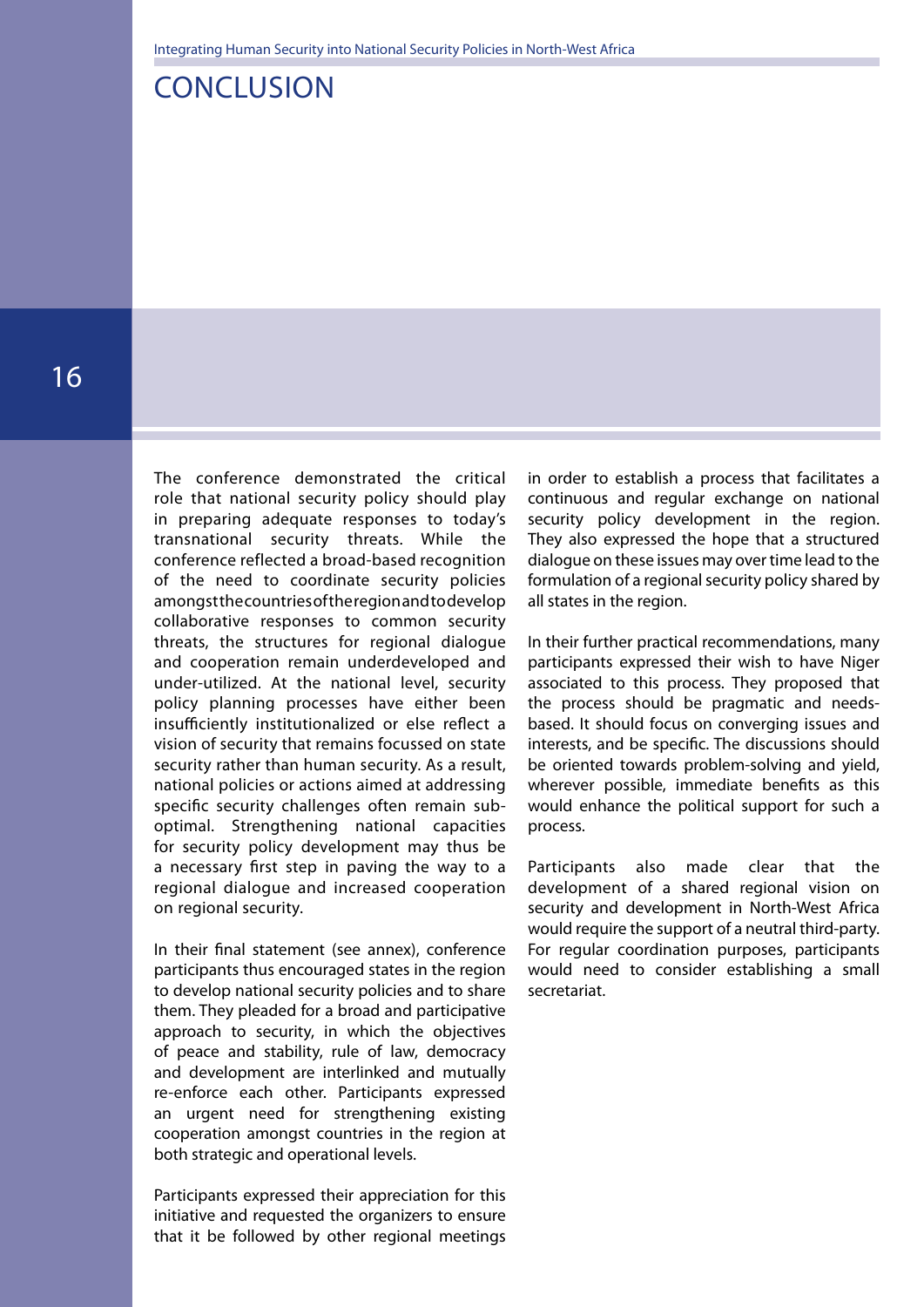## Annex I

#### **Regional Conference**

#### **Integrating Human Security into National Security Policies in North-West Africa**

**Hôtel La Tour Hassan, Rabat, Morocco**

**23-24 November 2010**

# Final Statement

The first ever regional conference on "Integrating Human Security into National Security Policies in North-West Africa" was hosted in Rabat 23-24 November 2010 by the Centre for Human Rights and Democracy Studies (CEDHD) and the Geneva Centre for the Democratic Control of Armed Forces (DCAF), with the support of Switzerland. The conference brought together a large number of high-ranking representatives from North-West Africa and the Sahel region (Algeria, Burkina Faso, Mali, Morocco, Mauritania and Senegal) as well as a number of international experts. This was the first event of its kind to consider the development and implementation of national security policy from the regional perspective of North-West Africa. An analysis of common interests and threats to the security of the countries of the region revealed:

- The importance of national security policymaking
- The important synergies between national security and human security
- • Implementing national security policy requires a peaceful and stable environment where human rights are respected and democracy and development promoted
- The drafting and implementation of national security policy requires a participatory approach, anchored in consultation, conciliation and confidence-building
- The need to approach national security policy-making and implementation from a regional perspective that reflects the interdependence of the countries of the region, their complementarity and the multiple axes of existing regional cooperation
- The urgency of reinforcing existing cooperation between countries of the region at the strategic and operational levels in order to meet the common challenges they face
- The desire to continue to reflect on the development of a regional security policy

Participants called for the continuation of this initiative through the sharing of information and analysis, continual exchange of ideas and experiences, and through further meetings to be held at the regional level in order to develop and deepen reflection on matters of regional security.